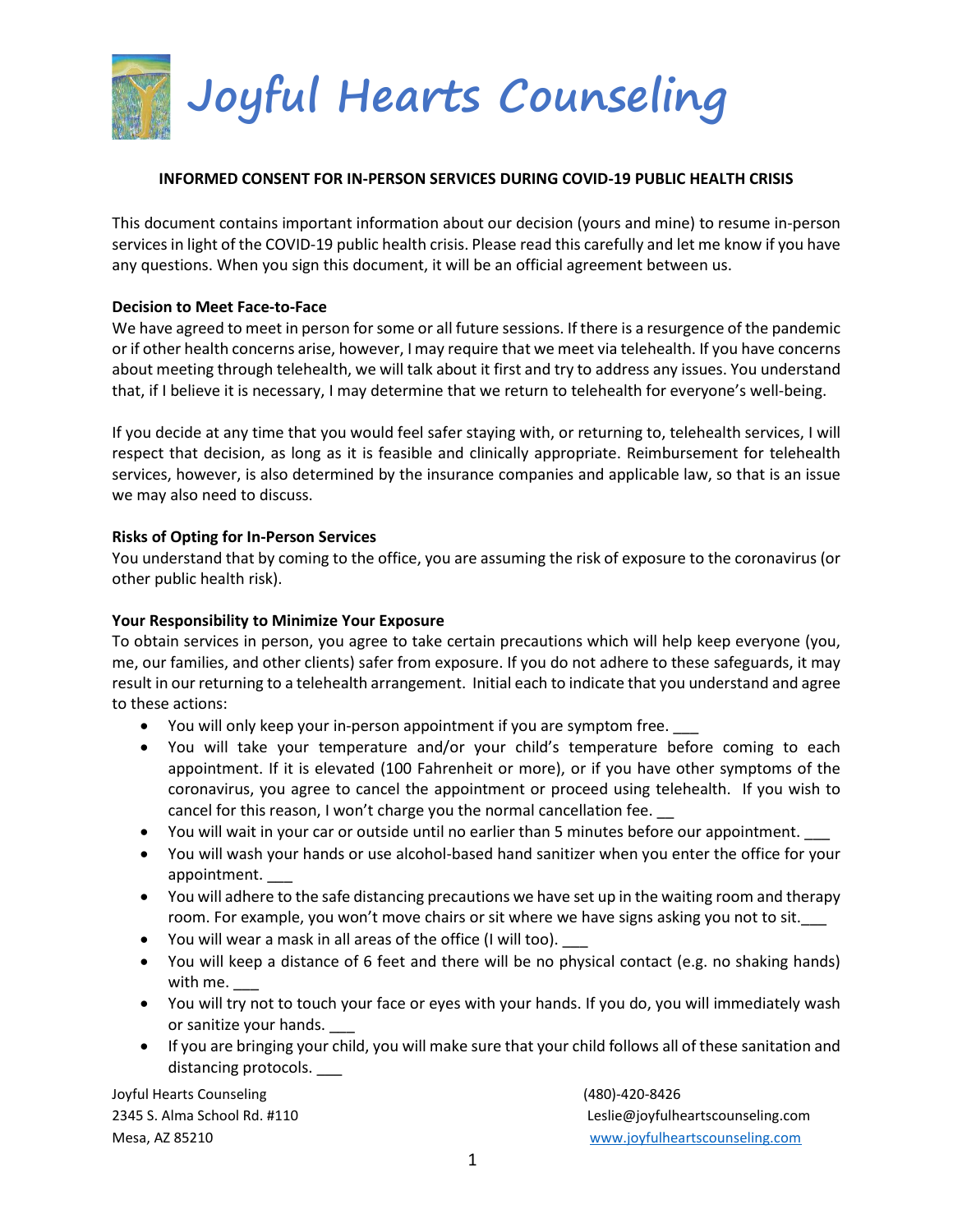

- You will take steps between appointments to minimize your exposure to COVID. \_\_\_
- If you have a job that exposes you to other people who are infected, you will immediately let me know. \_\_\_
- If your commute or other responsibilities or activities put you in close contact with others (beyond your family), you will let me know.
- If a resident of your home tests positive for the infection, you will immediately let me know, and we will then resume treatment via telehealth.

I may change the above precautions if additional local, state or federal orders or guidelines are published. If that happens, we will talk about any necessary changes.

# **My Commitment to Minimize Exposure**

My practice has taken steps to reduce the risk of spreading the coronavirus within the office, and I have posted these efforts on my website and in the office. Please let me know if you have questions about these efforts.

# **If You or I Are Sick**

You understand that I am committed to keeping you, me, and all of our families safe from the spread of this virus. If you show up for an appointment and I believe that you have a fever or other symptoms, or believe you have been exposed, I will have to require you to leave the office immediately. We can follow up with services by telehealth as appropriate.

If I test positive for the coronavirus, I will notify you so that you can take appropriate precautions.

# **Your Confidentiality in the Case of Infection**

If you have tested positive for the coronavirus, I may be required to notify local health authorities that you have been in the office. If I have to report this, I will only provide the minimum information necessary for their data collection and will not go into any details about the reason(s) for our visits. By signing this form, you are agreeing that I may do so without an additional signed release.

# **Informed Consent**

This agreement supplements the general informed consent/business agreement that we agreed to at the start of our work together.

Your signature below shows that you agree to these terms and conditions.

Client name

Joyful Hearts Counseling (480)-420-8426 2345 S. Alma School Rd. #110 Leslie@joyfulheartscounseling.com Mesa, AZ 85210 [www.joyfulheartscounseling.com](http://www.joyfulheartscounseling.com/) Client signature (guardian signature if client is a minor) Date

\_\_\_\_\_\_\_\_\_\_\_\_\_\_\_\_\_\_\_\_\_\_\_\_\_\_\_\_\_\_\_\_\_\_\_\_\_\_\_\_

\_\_\_\_\_\_\_\_\_\_\_\_\_\_\_\_\_\_\_\_\_\_\_\_\_\_\_\_\_\_\_\_\_\_\_\_\_\_\_\_ \_\_\_\_\_\_\_\_\_\_\_\_\_